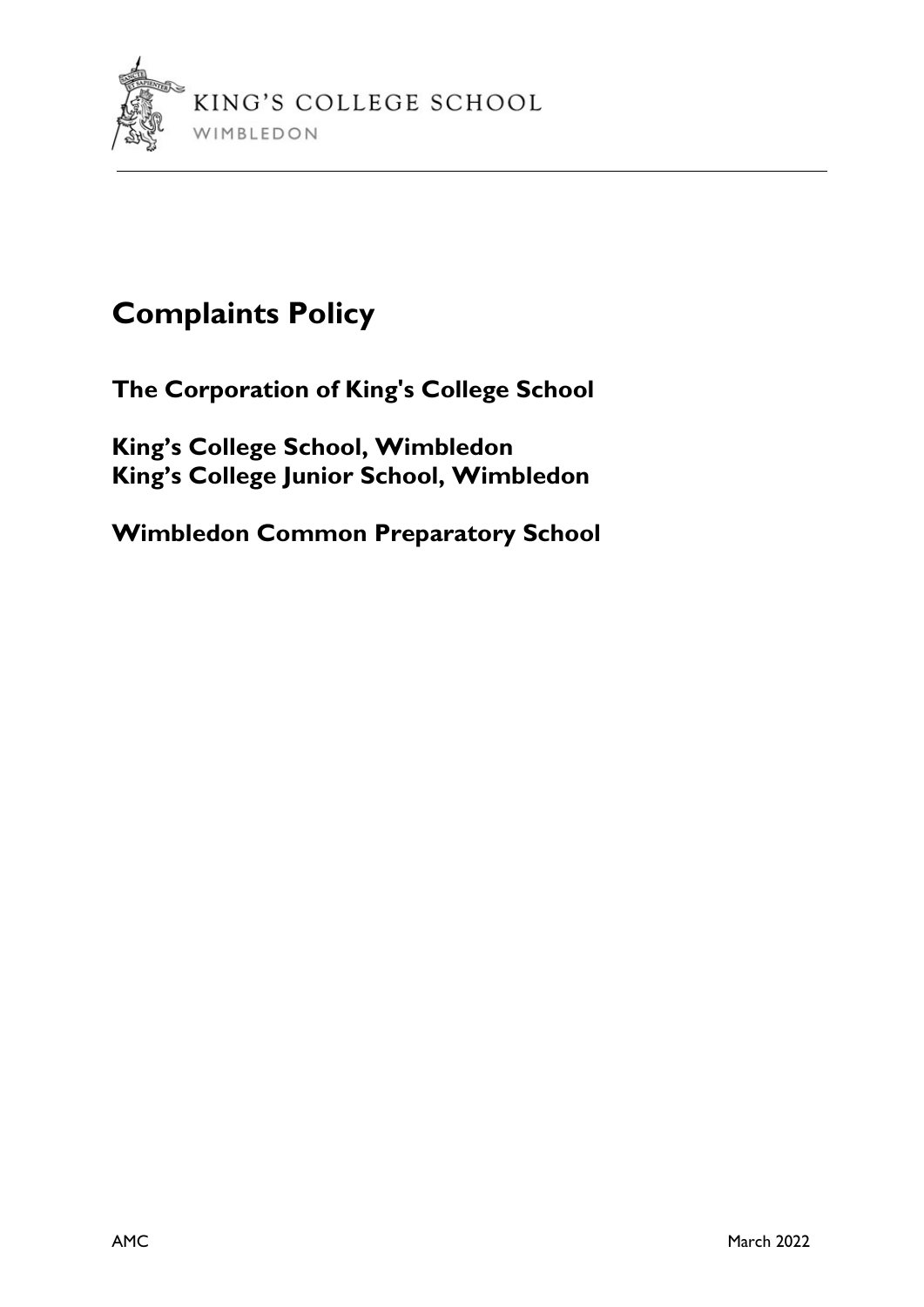## Complaints Policy

This policy is available in hard copy on request and is published on the school's website.

#### This policy applies to King's College School, King's College Junior School and Wimbledon Common Preparatory School ("WCPS") together "the school" and parents of current pupils at the school.

In this policy references to the head refers to the heads of the junior school and senior school and the head teacher of WCPS as appropriate unless otherwise stated.

#### 1. Introduction

- (i) The school is committed to providing a high level of teaching and pastoral care for its pupils. However if a parent (which term includes a guardian) does have a complaint they can expect it to be treated by the school with care and in accordance with this policy.
- (ii) If a parent of a pupil has a complaint or a significant concern in relation to that pupil, the school will seek to resolve that complaint promptly, fairly and, if possible, informally. This policy will be used for that purpose.
- (iii) In this policy a complaint means an expression of dissatisfaction with a real or perceived problem. A complaint is likely to arise if a parent believes that the school has done something wrong, failed to do something that it should have done or has acted unfairly. It may be made about the school as a whole, a specific department or an individual member of staff. Any matter about which a parent is unhappy and seeks action by the school is within the scope of this policy, except for complaints which arise from the exclusion or removal of a pupil. These are dealt with under the exclusion removal and review policy.
- (iv) This policy has been approved by the head, the Education Committee and the Governing Body of the school and is the process by which the school will handle complaints made by parents of current pupils. It takes account of Part 7 of the Schedule to the Education (Independent School Standards) (England) Regulations 2014. The procedures below may be adapted as necessary to meet the policy aims and circumstances of each case.
- (v) Certain of the stages in this policy can only be carried out during term time. Where the term "working days" is used this shall mean any day that is not a Saturday or Sunday or a bank holiday and which falls within the school's term time as published on the school's website. This means that during school holidays it may take longer to resolve a complaint although the School will do what is reasonably practicable to avoid undue delay. It may also take longer to resolve a complaint during periods of significant disruption to school life or as a consequence of unavoidable staff absence, however deviation from the normal timescale for resolving a complaint during term time will only be permitted on an exceptional basis, and the school will take all reasonable steps to limit any such delay. The school acknowledges that it in everyone's interest to resolve a complaint as swiftly as possible.
- (vi) If the complaint is made against the head of the senior school, the parent should make their complaint directly to the Chair of Governors. The Chair of Governors will appoint a member of the governing body to follow the process as set out in this policy. The Chair of Governors can be contacted via the secretary to the governors at the address set out in paragraph 5 (iv) below.

### 2. Stage 1 – Informal Resolution

(i) A parent with a complaint shall wherever possible, in the first instance, contact the pupil's tutor in the case of the senior school or form teacher in the case of the junior school or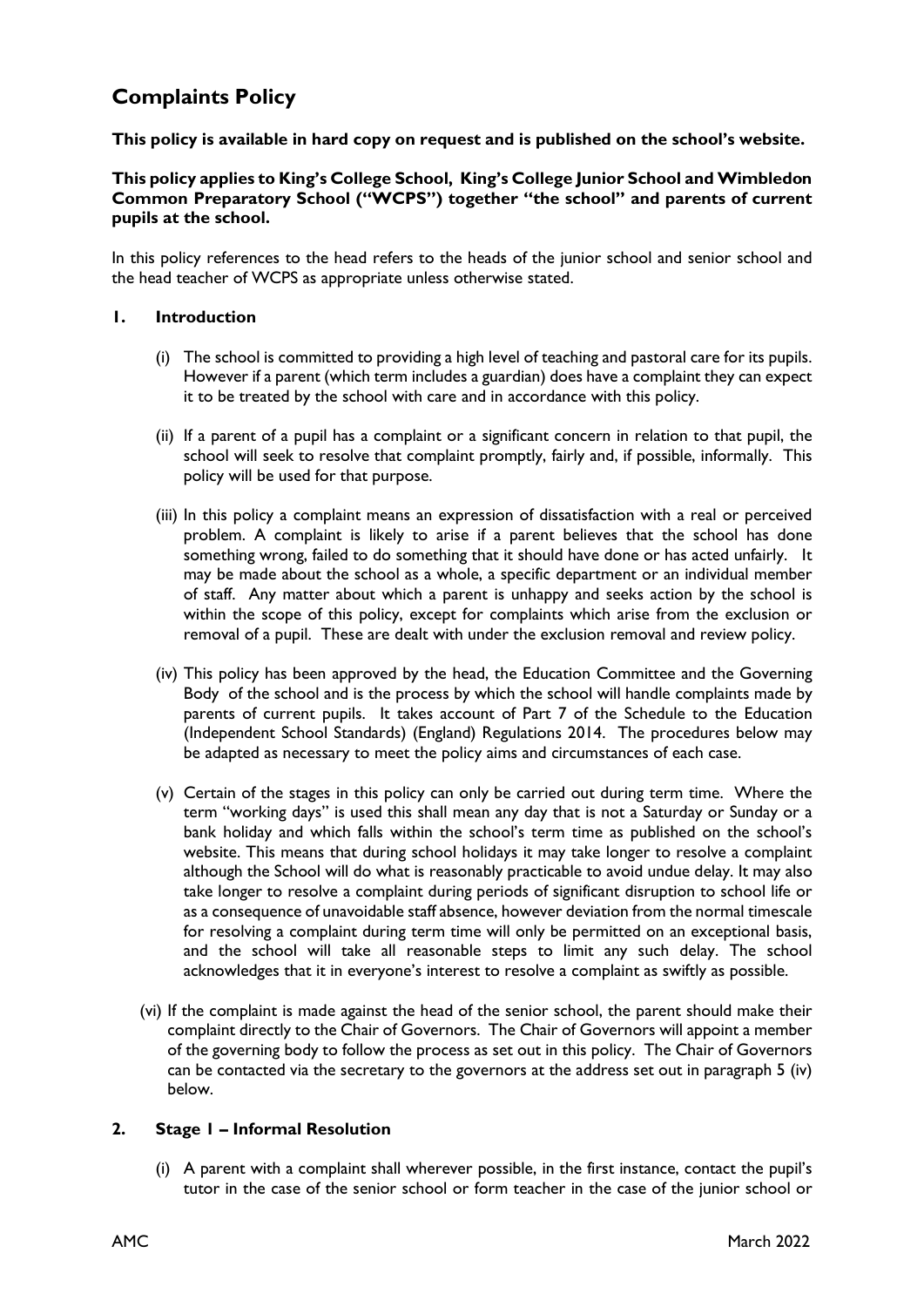WCPS, who shall do everything possible to resolve the matter straightaway to the parent's satisfaction.

- (ii) If the tutor or form teacher is not able to resolve the matter alone, they may seek assistance from the head of the department or from the deputy head or the head.
- (iii) Where a parent initially contacts a head of department, the deputy head or the head, they will refer the complaint to the pupil's tutor or form teacher unless, in the circumstances of the particular case, that member of staff decides that it is not appropriate to do so.

The school expects that parental communications should be acknowledged in accordance with normal school practice during term time. If after 5 working days of a complaint being acknowledged a parent is not satisfied that the matter is working towards a resolution they may proceed to stage 2 of this policy.

### 3. Stage 2 – Formal Resolution

- (i) Under the stage 2 of this policy (Formal Resolution) the parent should address the complaint, in writing, to the head stating that it is made under stage 2 of the school's complaints policy.
- (ii) Wherever possible the head will contact the parent within5 working days of receiving the complaint in order to:
	- a. discuss the matter and try to achieve an acceptable resolution or;
	- b. at the head's discretion, confirm that the complaint will proceed directly to step (iii) below.
- (iii) Where a resolution has not been reached under step (ii (a)) or the head has dispensed with step (ii (a)), the head may ask a senior member of staff of the Corporation who has not been involved in the matter that is the subject of the complaint, to act as investigator. The investigator may request additional information from the parent and may wish to speak to them and others who have knowledge of the circumstances. The investigator will report the outcome of the investigation to the head. At the head's discretion this step may be dispensed with and the head may reach a decision on the evidence without appointing an investigator.
- (iv) The head's decision and their reasons for it shall be set out in writing and sent to the parent within 15 working days of the head contacting the parent under step ii.
- (v) Where a parent is still not satisfied that the matter has been resolved , they may proceed to stage 3 of this policy.

### 4. Stage 3- Panel Hearing

- (i) A parent may proceed to stage 3 by requesting a panel hearing and by sending details of the grounds of the complaint which they believe has not been resolved at stage 2 to the secretary to the governors within 10 working days of the date of the decision at stage 2. The letter should give full details of the matters which they believe have not been resolved and state the outcome which is sought. The letter will be acknowledged by the secretary to the governors within 5 working days and indicating whether any further information is required.
- (ii) The secretary to the governors shall convene a panel as soon as is reasonably practicable within 1 month of the receipt of the request for the panel hearing or receipt of further information whichever is later, to hear the grounds of complaint which the complainant believes have not been resolved. The panel shall be made up of at least three persons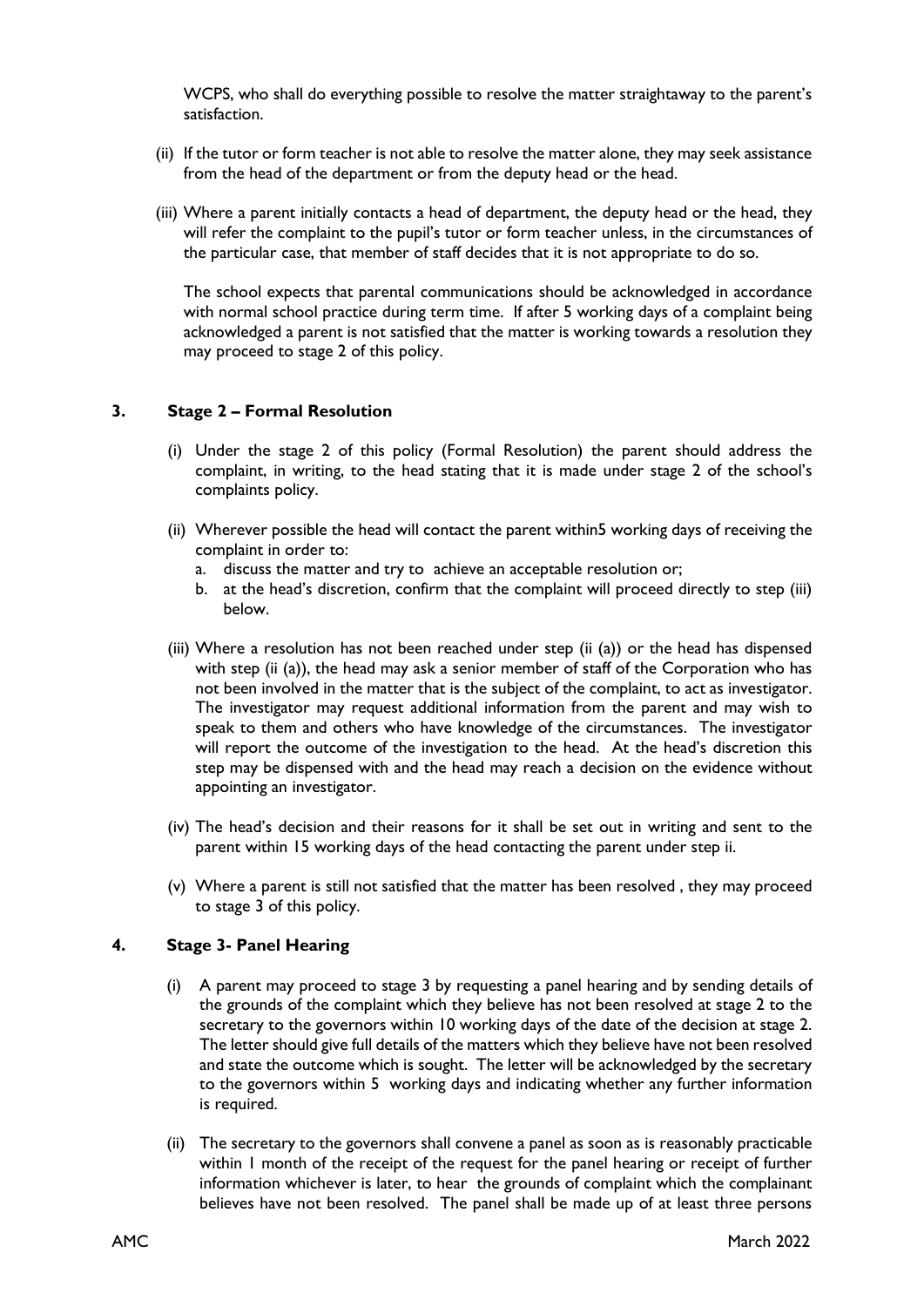each of whom is not directly involved in the matters detailed in the complaint. One member of the panel shall be independent of the management and running of the school. The other two members of the panel shall be drawn from the governing body and will include the Chair of Appeals and Disciplinary Committee who will chair the panel. The chair may nominate another governor as chair if they are unable to conduct the panel for any reason. The panel will not normally sit during school holidays and thus, it may not be possible to meet this timescale if the complaint is to be heard outside term time in accordance with paragraph 1 (v) above.

- (iii) Where a parent has requested a panel hearing in compliance with paragraph 4 (i) above, the panel hearing will take place unless the parent later indicates that they are now satisfied and do not wish to proceed further. Unless such notice is given, the panel hearing will proceed whether or not the parent decides to attend. If the parent decides not to attend the panel will consider in their absence the parent's grounds for believing the complaint to be unresolved and the outcomes requested and make a determination.
- (iv) The panel may require additional material or further particulars of the grounds of complaint which the parent believes are unresolved, or any related matter, in advance of the hearing. Any such additional material or further particulars shall be supplied to all parties at least 7 working days before hearing. The panel may, if necessary, defer the hearing date.
- (v) A parent may attend the hearing of the panel and be accompanied by a friend or relative. Legal representation is neither necessary nor appropriate but if the parent wishes to be accompanied by a legally qualified person, acting in his or her professional capacity, the school must be notified at least 7 working days before the hearing. The school reserves the right to have legal representation at the hearing.
- (vi) The hearing will be a private proceeding and will be conducted in an informal manner. No notes or other records or oral statements about any matter discussed in or arising from the proceeding shall be made available directly or indirectly to the press or other media. All those attending the hearing are expected to show courtesy, restraint and good manners. . Any parent who is dissatisfied with any aspect of the way the hearing is conducted must say so before the proceedings go any further and their comment will be minuted. The role of the panel is to establish the facts surrounding the complaints by considering the documents provided by both parties and any representations made by the parties at the hearing. The panel is not empowered to make any financial award nor impose sanctions on staff, pupils or parents. At the hearing the panel will attempt to achieve a resolution.
- (vii) Where a resolution has not been reached and where the panel is satisfied that it has established all the relevant facts (if necessary having carried out further investigations) and has duly considered all that the parent and the school has said, the panel shall make its findings and recommendations (if any). If the panel considers that the complaint has been proven, it will uphold the complaint. If the panel does not consider that the complaint has been proven, it will dismiss the complaint. These decisions will be made on the balance of probabilities. The decision of the panel is final.
- (viii) The panel's findings and any recommendations (which shall, unless additional time is required to carry out further investigations be made not later than 10 workingdays from the date of the final hearing) and its reasons for them, shall be recorded in writing and sent to the parent, the head, the secretary to the governors and, where relevant, the person complained about. The decision, findings and any recommendations will be made available for inspection on the school premises by the governing body and the head.